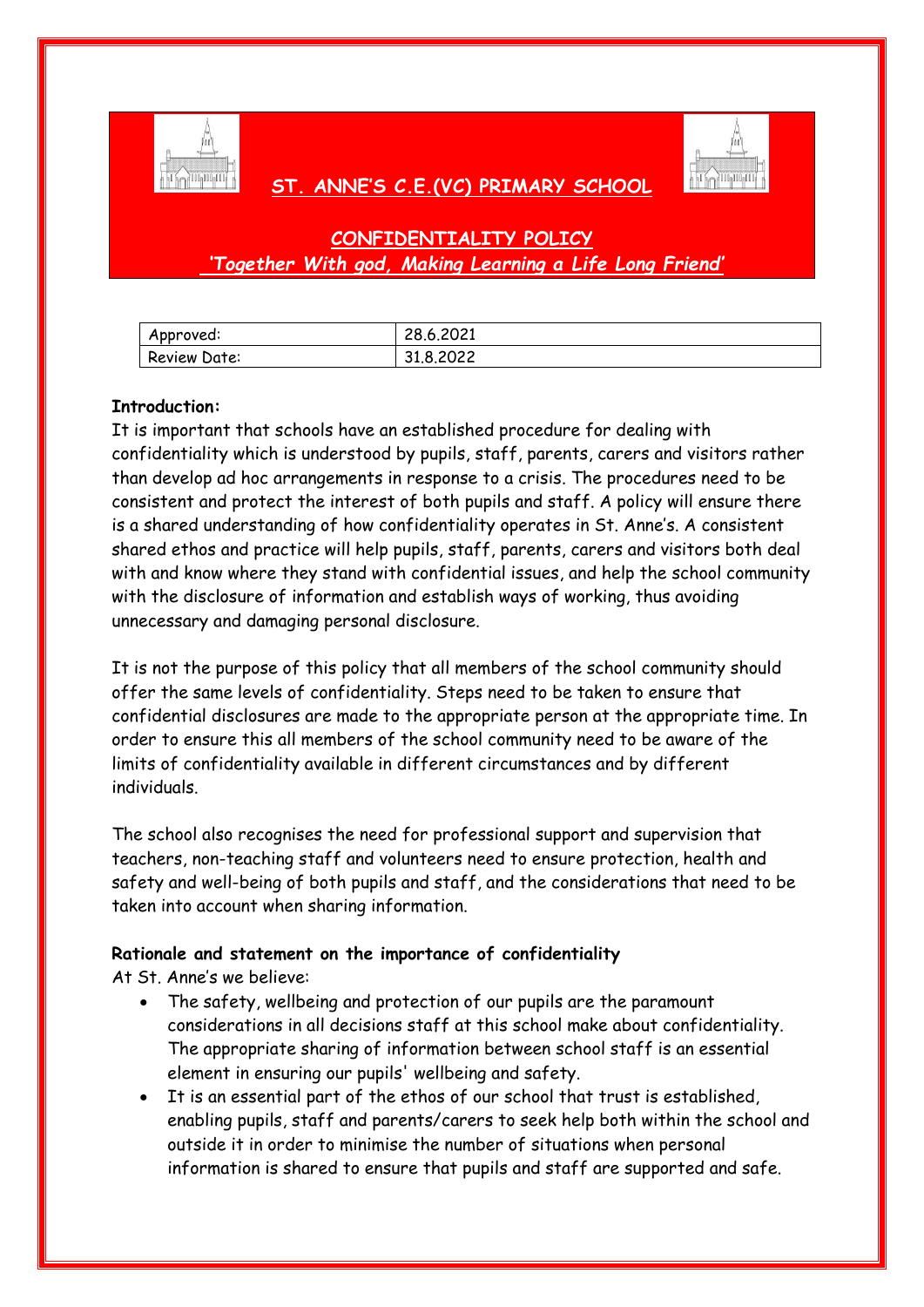- Pupils, parents / carers and staff need to know the boundaries of confidentiality in order to feel safe and comfortable in discussing personal issues and concerns, including sex and relationships.
- The school's attitude to confidentiality is easily understood and everyone should be able to trust the boundaries of confidentiality operating within the school.
- Issues concerning personal information including sex and relationships and other personal matters can arise at any time.
- Everyone in the school community needs to know that no-one can offer absolute confidentiality.
- Everyone in the school community needs to know the limits of confidentiality that can be offered by individuals within the school community so they can make informed decisions about the most appropriate person to talk to about any health, sex and relationship or other personal issue they want to discuss.

# **Definition of confidentiality**

Confidentiality is defined as "something which is spoken or given in private, entrusted with another's secret affairs".

The confider is asking for the content of the conversation to be kept secret. Anyone offering absolute confidentiality to someone else would be offering to keep the content of his or her conversation completely secret and discuss it with no-one.

In practice there are few circumstances where absolute confidentiality is offered in our school. We strive to strike a balance between ensuring the safety, wellbeing and protection of our pupils and staff, ensuring there is an ethos of trust where pupils and staff can ask for help when they need it and ensuring that when it is essential to share personal information, child protection issues and good practice are followed.

This means that in most cases what is offered is limited confidentiality. Disclosure of the content of a conversation could be discussed with professional colleagues, but the confider would not be identified except in certain circumstances.

**Staff should make it clear that there are limits to confidentiality at the beginning of the conversation. These limits relate to ensuring children's safety and wellbeing. The pupil will be informed when a confidence has to be broken for this reason and be involved in the information sharing.**

Different levels of confidentiality are appropriate for different circumstances:

**1. In the classroom in the course of a lesson** given by a member of teaching staff or an outside visitor including health professionals.

Careful thought needs to be given to the content of the lesson, setting the climate and establishing ground rules to ensure that confidential disclosures are not made. It should be made clear to pupils that this is not the time or place to disclose confidential personal information. When a health professional is contributing to a school's health education programme in a classroom setting, he/she is working with the same boundaries of confidentiality as a teacher.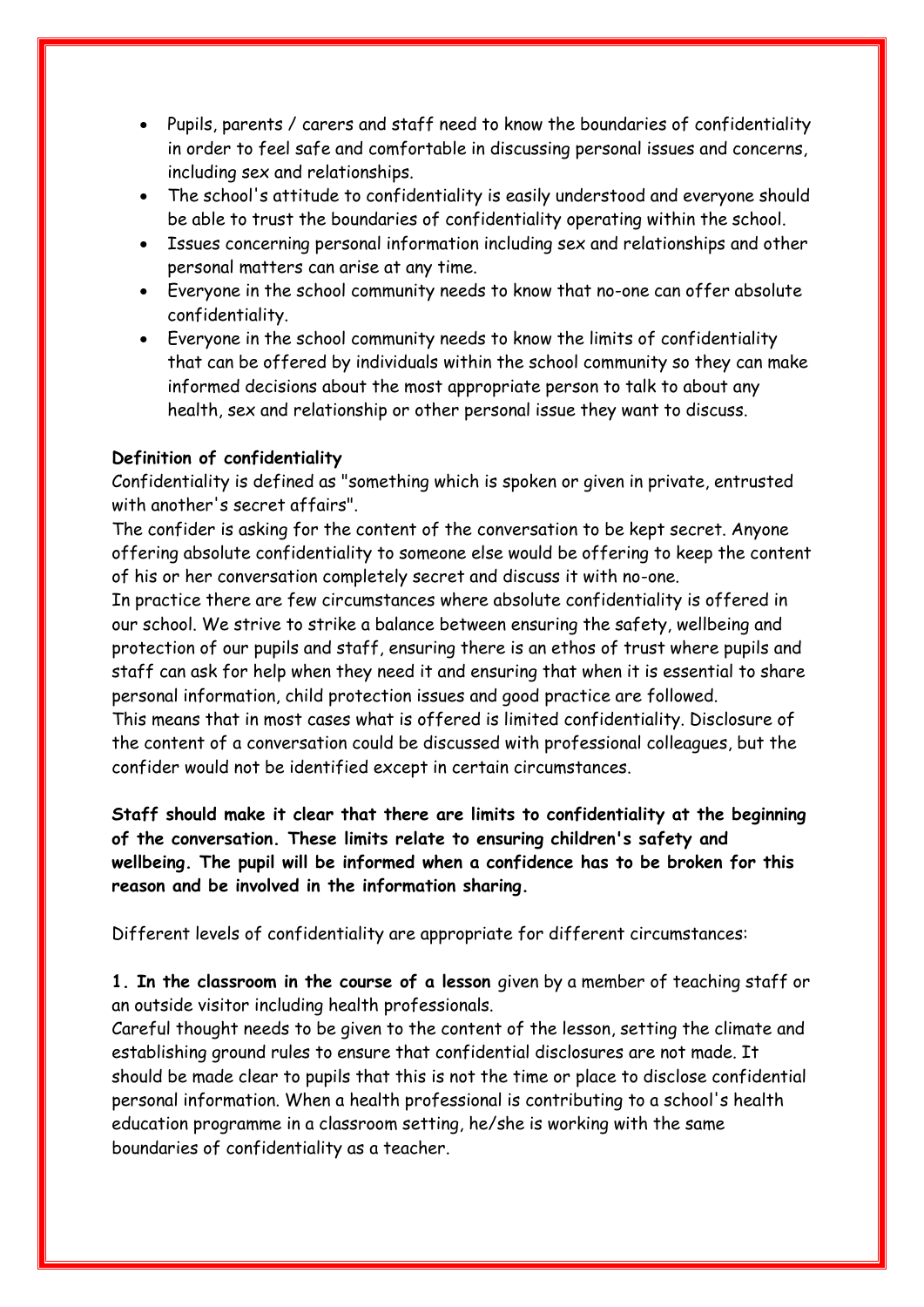# **2. One-to-one disclosures to members of school staff**

It is essential that all members of staff know the limits of the confidentiality they can offer both to pupils and parents/carers as well as any required actions and sources of further support or help available both for the pupil and the parent / carer, within the school and from other agencies where appropriate. All staff at this school encourages pupils to discuss different issues with their parents / carers and vice versa. However, the needs of the pupil are paramount and school staff will not automatically share information about the pupil with his / her parents unless it is considered to be in the child's best interests.

# **3. Disclosures to a counsellor, school nurse or health professional operating a confidential service in the school**

Health professionals such as school nurses can give confidential medical advice to pupils provided they are competent to do so and follow the Fraser Guidelines (guidelines for doctors and other health professionals on giving medical advice to under 16s). School nurses are skilled in discussing issues and possible actions with young people and always have in mind the need to encourage pupils to discuss issues with their parents or carers. However, the needs of the pupil are paramount and the school nurse will not insist that a pupil's parents or carers are informed about any advice or treatment they give.

## **Contraceptive advice and pregnancy**

The Department of Health has issued guidance (July 2004) which clarifies and confirms that health professionals owe young people under the age of 16 the same duty of care and confidentiality as older patients. It sets out principles of good practice in providing contraception and sexual health advice to under-16s. The duty of care and confidentiality applies to all under-16s. Whether a young person is competent to consent to treatment or is in serious danger is judged by the health professional on the circumstances of each individual case, not solely on the age of the patient. However, the younger the patient, the greater the concern that he/she may be being abused or exploited. The guidance makes it clear that health professionals must make time to explore whether there may be coercion or abuse. Cases of grave concern should be referred through child protection procedures.

### **Legal position for school staff**

School staff should not promise confidentiality. Pupils do not have the right to expect they will not be reported to their parents or carers and may not, in the absence of an explicit promise, assume that information conveyed outside that context is private. No member of this school's staff can or should give such a promise.

The safety, wellbeing and protection of the child is the paramount consideration in all decisions staff at this school make about confidentiality.

School staff are NOT obliged to break confidentiality except where child protection is or may be an issue, however, at St Anne's Primary School we believe it is important staff are able to share their concerns about pupils' safety and wellbeing.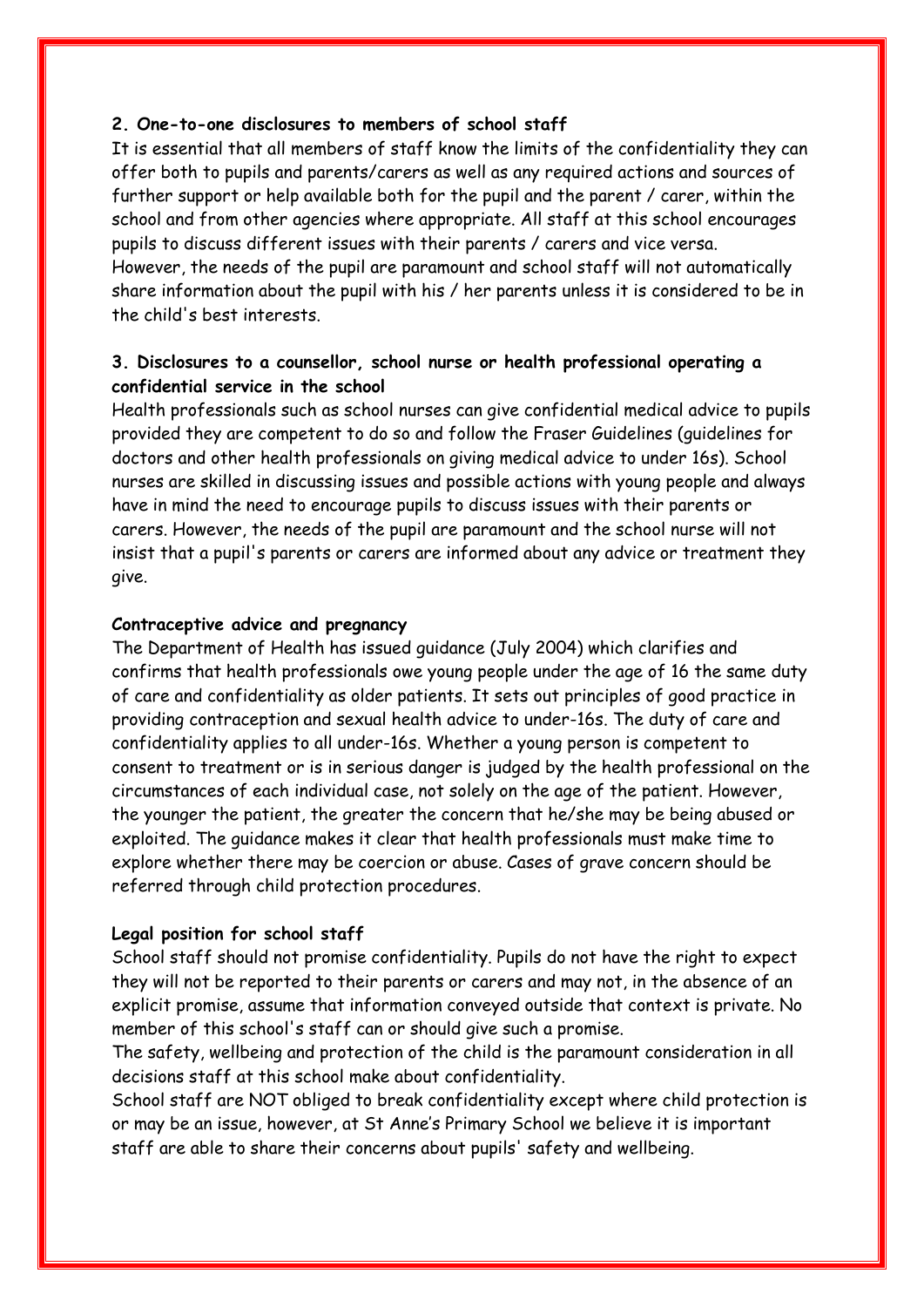# **Teachers, counsellors and health professionals**

Professional judgement is required by a teacher, counsellor or health professional in considering whether he or she should indicate to a child that the child could make a disclosure in confidence and whether such a confidence could then be maintained having heard the information. In exercising their professional judgement the teacher, counsellor or health professional must consider the best interests of the child, including the need to both ensure trust to provide safeguards for our children and possible child protection issues.

All teachers at this school receive basic training in child protection as part of their induction to this school and are expected to follow the school's child protection policy and procedures.

#### **Visitors and non-teaching staff**

At St Anne's Primary School we expect all non-teaching staff to report any disclosures of a concerning nature by pupils or parents / carers to the designated child protection co-ordinator as soon as possible after the disclosure and in an appropriate setting, so that others cannot overhear. The designated child protection co-ordinator will decide what, if any, further action needs to be taken.

## **Parents/Carers**

St Anne's Primary School believes that it is essential to work in partnership with parents and carers and we endeavour to keep parents / carers abreast of their child's progress at school, including any concerns about their progress or behaviour. However, we also need to maintain a balance so that our pupils can share any concerns and ask for help when they need it. When a pupil does discuss a difficult personal issue with staff at St Anne's School he or she will be encouraged to also discuss the matter with their parents or carers and may be supported to do so where appropriate.

The safety, wellbeing and protection of pupils is the paramount consideration in all decisions staff at this school make about confidentiality.

#### **Complex cases**

Where there are areas of doubt about the sharing of information, St Anne's School will consult with the local area Safeguarding Board.

# **When confidentiality should be broken and the procedures for doing this**

See the Safeguarding Policy first and foremost.

If there is still a concern whether the information should be passed on, speak to the designated Safeguarding Officer.

# **Support for staff**

Staff may have support needs themselves in dealing with some of the personal issues of our pupils. At St Anne's Primary School we prefer staff to ask for help rather than possibly making a poor decision because they don't have all the facts of the necessary training, or taking worries about pupils home with them.

Staff should discuss any concerns with the Designated Safeguarding Officers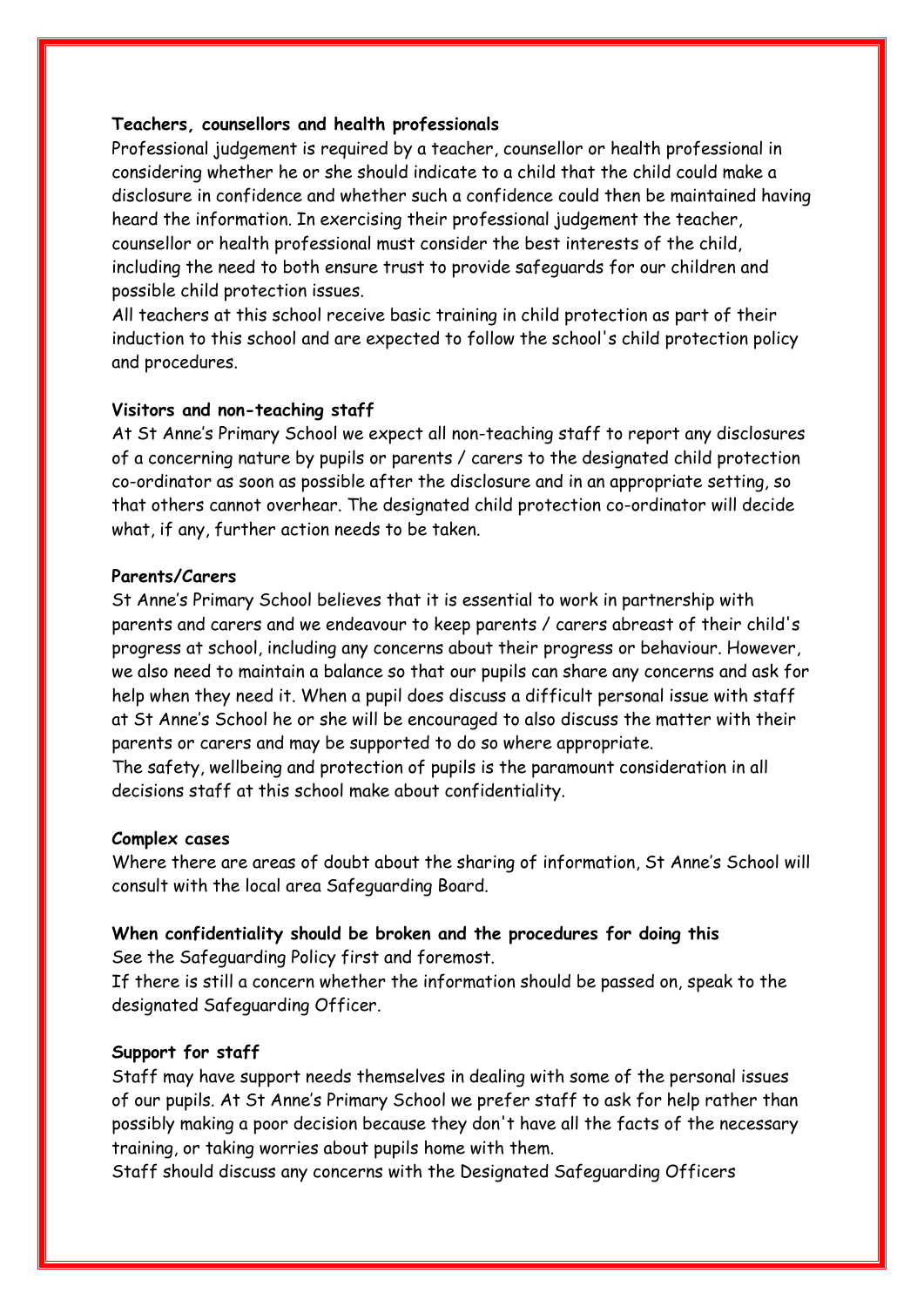**Links to other policies** PSHE Drugs Relationship and Sex Education Safeguarding Bullying Behaviour Whistle Blowing **Medicines** Equality Looked after Children policies E safety Data protection

# **Dissemination and implementation**

This policy has been distributed to all teaching and non-teaching staff as part of whole-school training on Child Protection / safeguarding. A copy of the policy can always be found in the staffroom, the shared area of the school network and on the school website. All new staff receives a copy of the policy when they join the school.

# **Review**

This policy is reviewed annually or whenever deemed necessary by the Headteacher and Governors in the light of events and changes in the law.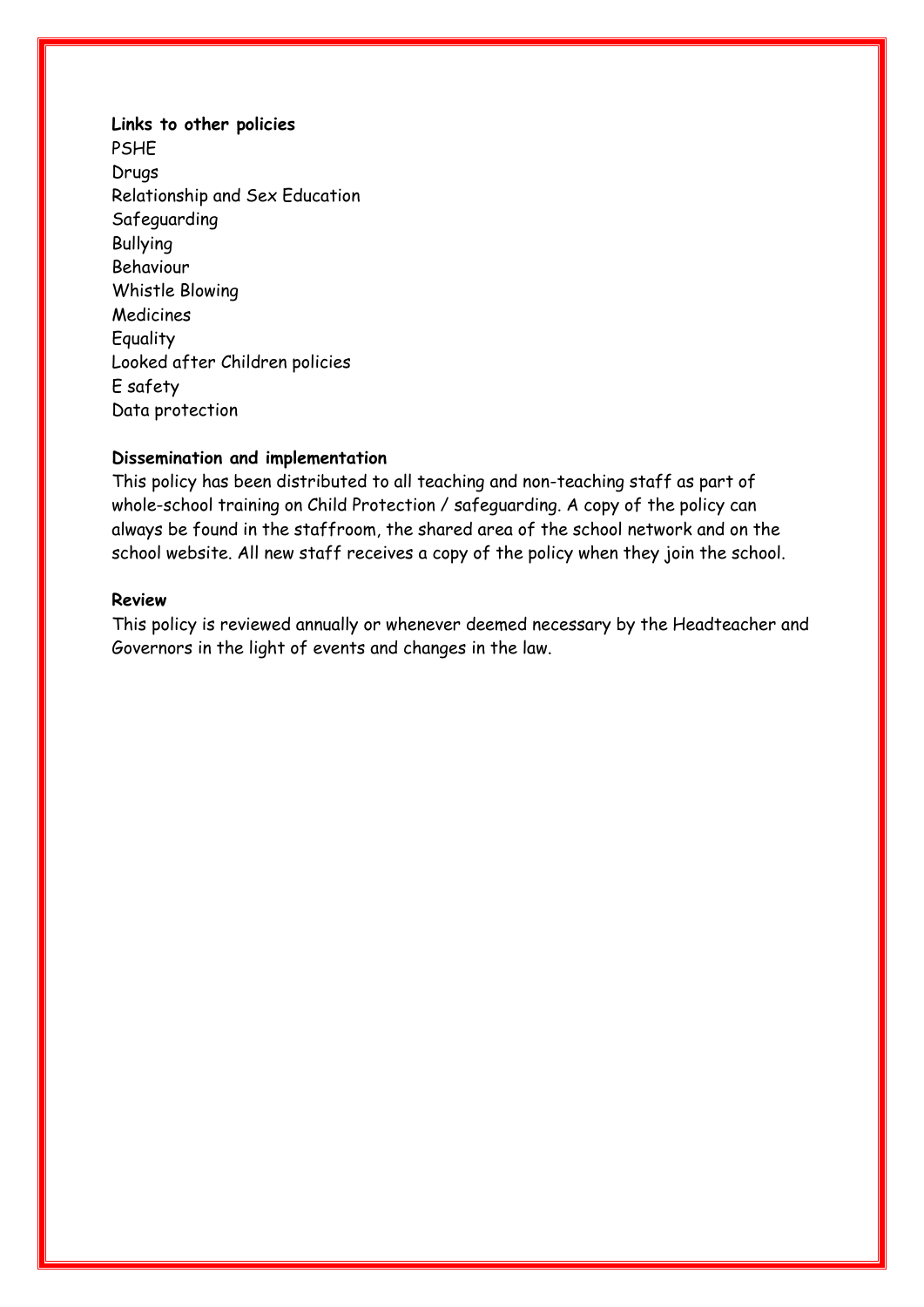

# **CONFIDENTIALITY POLICY SUMMARY STATEMENT** *'Making Learning a Life Long Friend'*

 **ST. ANNE'S C.E.(VC) PRIMARY SCHOOL** 

The purpose of this statement is to outline the position of staff, helpers and students who are working in school, defining their responsibilities in order to protect pupils, staff and sensitive information.

#### **Context:**

Anyone working school is party to certain information about pupils and staff, which may be regarded as confidential. Parents who are supporting teachers will see and have information about other pupils. This information may include attainment, abilities and aptitudes, behaviour and personal details.

#### **Guidelines:**

Any information obtained as a result of working in school is confidential. Individual pupils should not be discussed or any information disclosed. This also extends to classroom practices and school procedures. At all times the good name of the school should be upheld and promoted.

#### **Concerns:**

In the event of there being a concern over a child then the class teacher should be notified. Should a child disclose anything of a sensitive nature then the Headteacher, who is the Child Protection Officer should be informed, or in his absence one of the designated deputies. If, through your working in school you have any concerns then the Head should be approached in order to assess the situation. If these concerns relate to the Headteacher then the Chair of Governors should be informed. Any Health and Safety concerns should be brought to the attention of the appropriate members of staff (see table below).

#### **Social Networking**

At all times staff should act in a professional manner and under no circumstances should matters relating to school be shared or discussed. Furthermore staff should not admit pupils or former pupils to their networking sites. We strongly advise against sharing information that could threaten the reputation of an individual or the school so that either is brought into disrepute Failure to comply with this standard could result in disciplinary procedures that could lead to professional misconduct for bringing the school into disrepute. The Confidentiality Policy needs to be read in conjunction with the Safeguarding Policy.

# **Health and Safety Issues**

Headteacher – Mr E. Hobson First Aid Officer – Mr A. Jones Paediatric First Aid- Miss A.Rosson, Mrs A. Baker, Mrs J. Williams, Mrs. J.Snape, Mrs M.Allen, Mrs V. Hargreaves

# **Safeguarding issues-Designated officers**

Headteacher– Mr E.Hobson